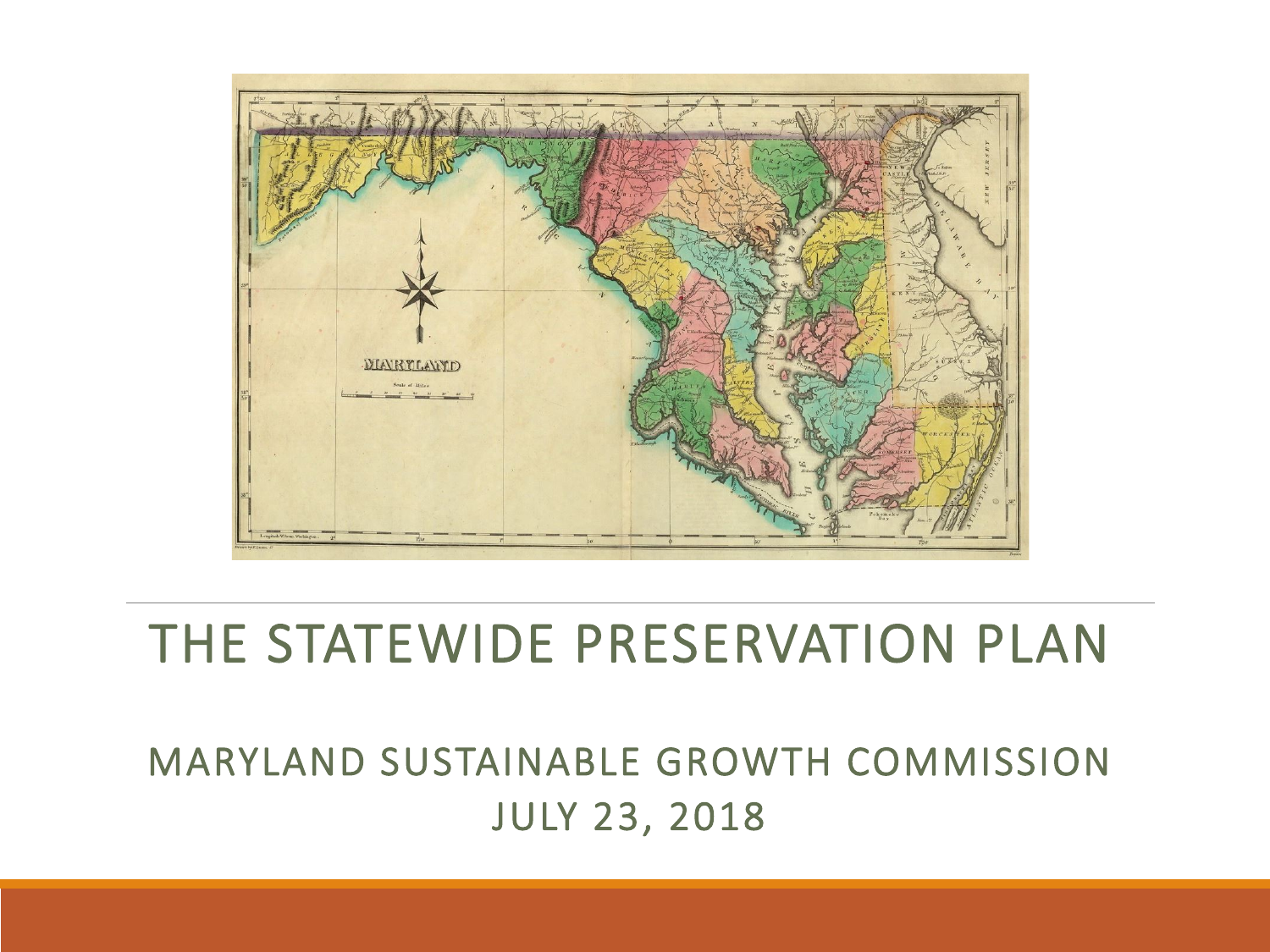# Maryland Historical Trust

*The Maryland Historical Trust is the state agency dedicated to preserving and interpreting the legacy of Maryland's past.*

- Governed by a 15-member Board of Trustees
- Part of the Maryland Department of Planning
- Headquarters in Crownsville
- Jefferson Patterson Park and Museum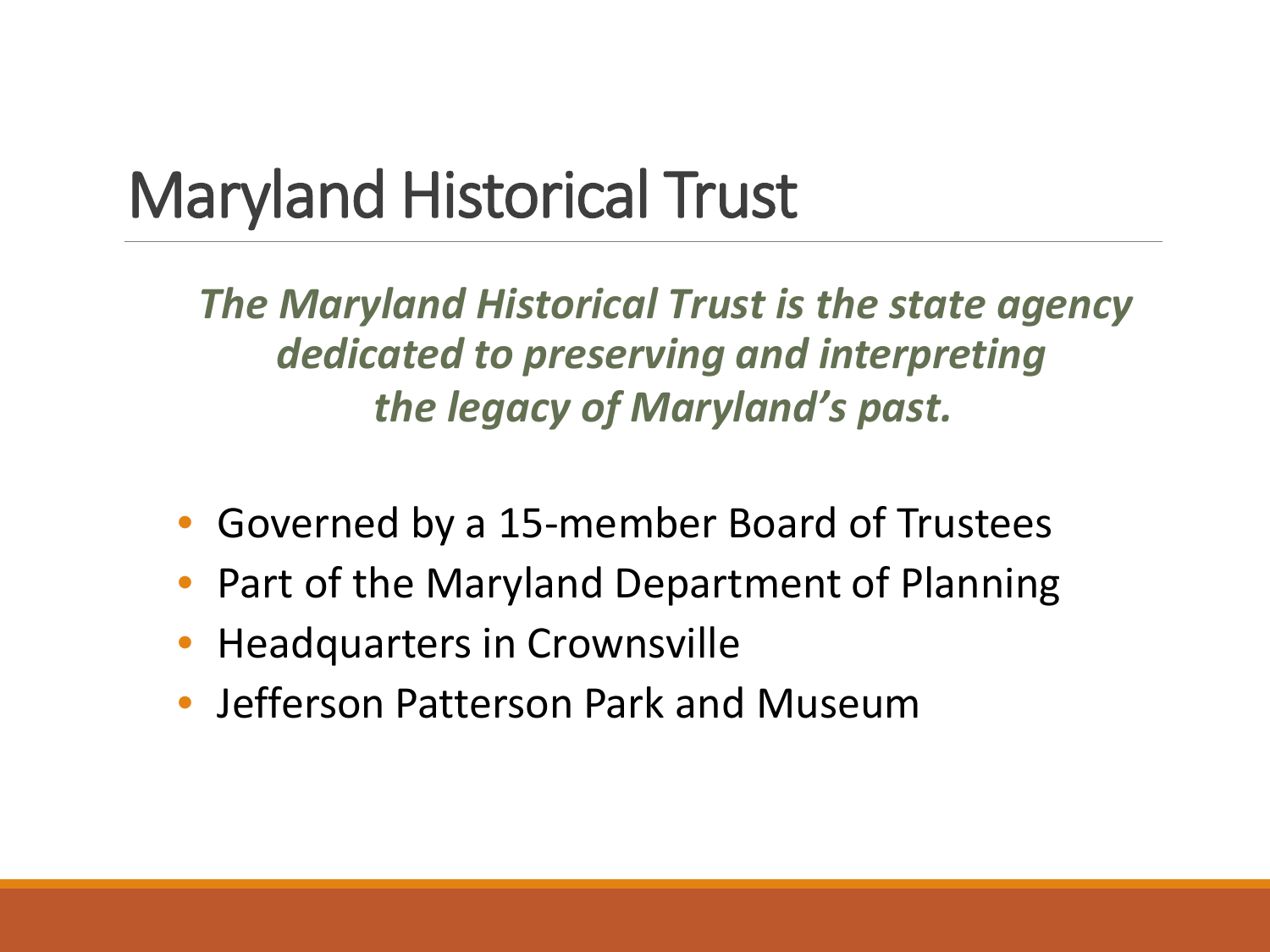# Statewide Preservation Plan

Mandated in the **National Historic Preservation Act**

Regulations require State Historic Preservation Offices to develop a plan "that provides guidance for effective decision making about historic property preservation throughout the State" (not just MHT)

Typically every **five years**

National Park Service reviews to ensure:

- significant and meaningful **public participation** occurs
- the final plan identifies significant **issues** affecting historic resources, proposes realistic **solutions**, and sets **priorities** for preservation action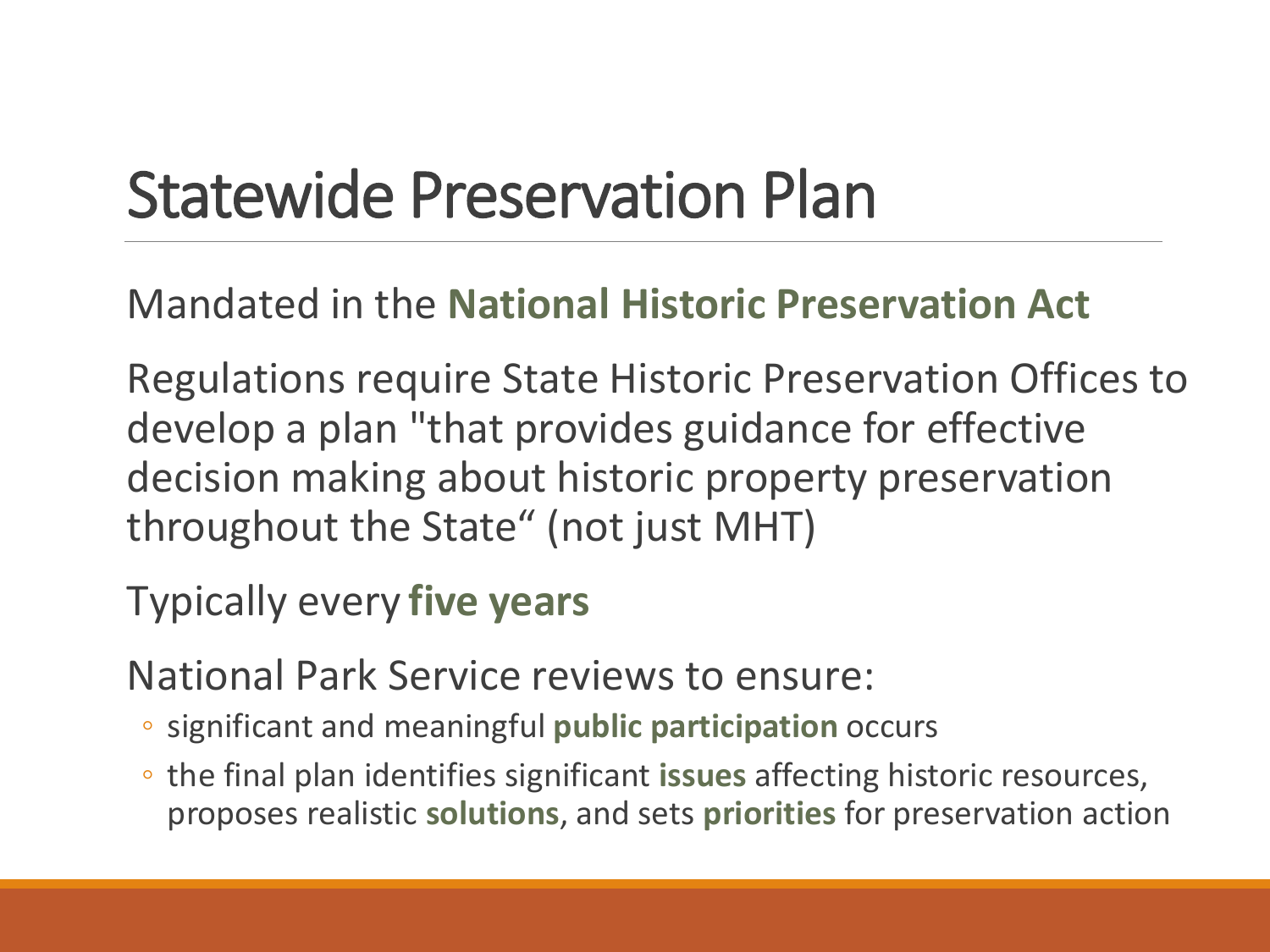## Plan Partners

#### **Advisory Committee**

#### **Statewide Organization Partners**

Preservation Maryland, Main Street Maryland, Maryland Association of Historic District Commissions, Coalition of Maryland Heritage Areas, Maryland Museums Association

#### **Working with**

Archeological Society of Maryland, Council for Maryland Archeology, Maryland Commission on African American History and Culture – and many more!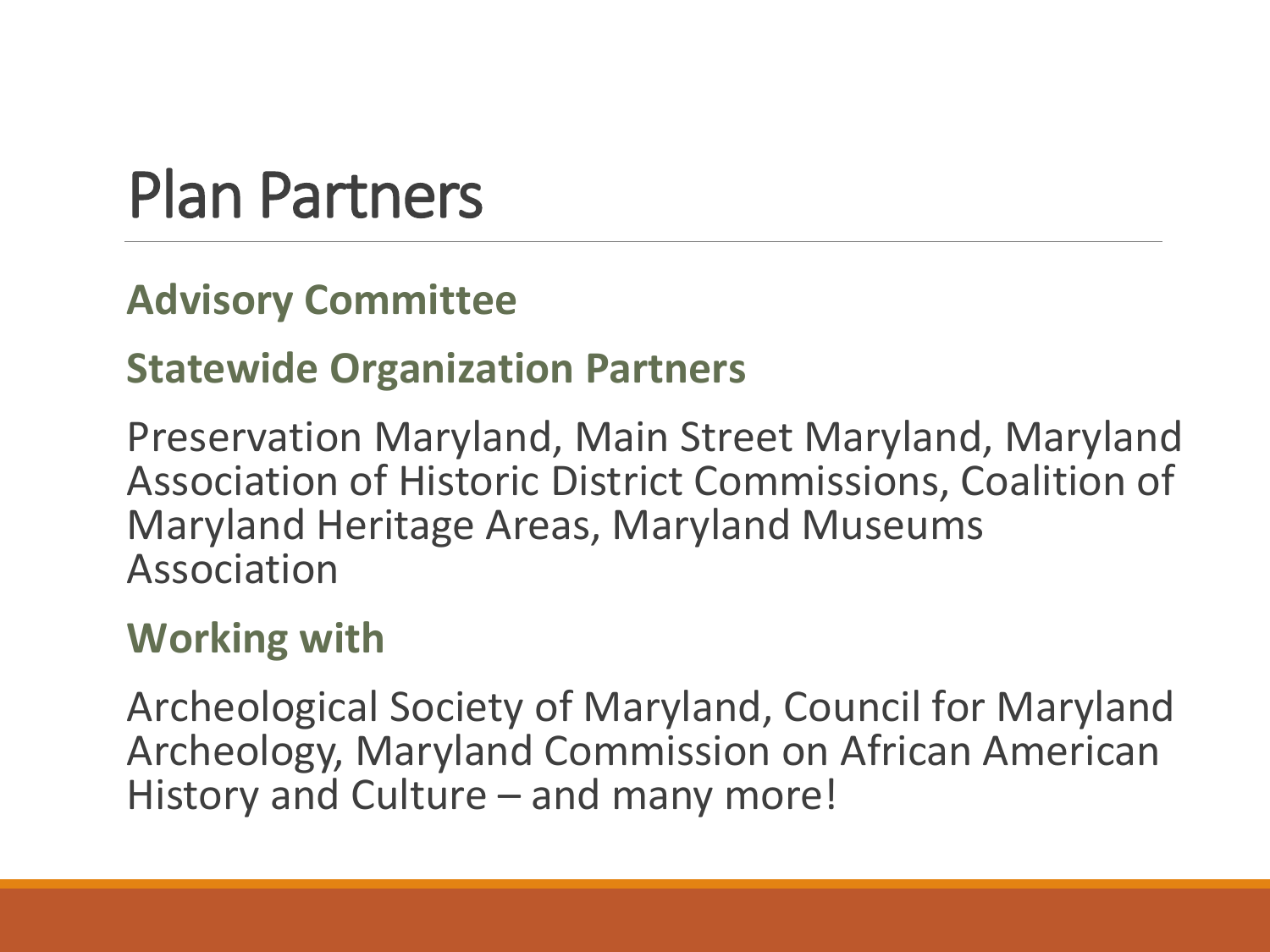

# **PreserveMaryland Maryland Preservation Plan 2014**



**Maryland Historical Trust**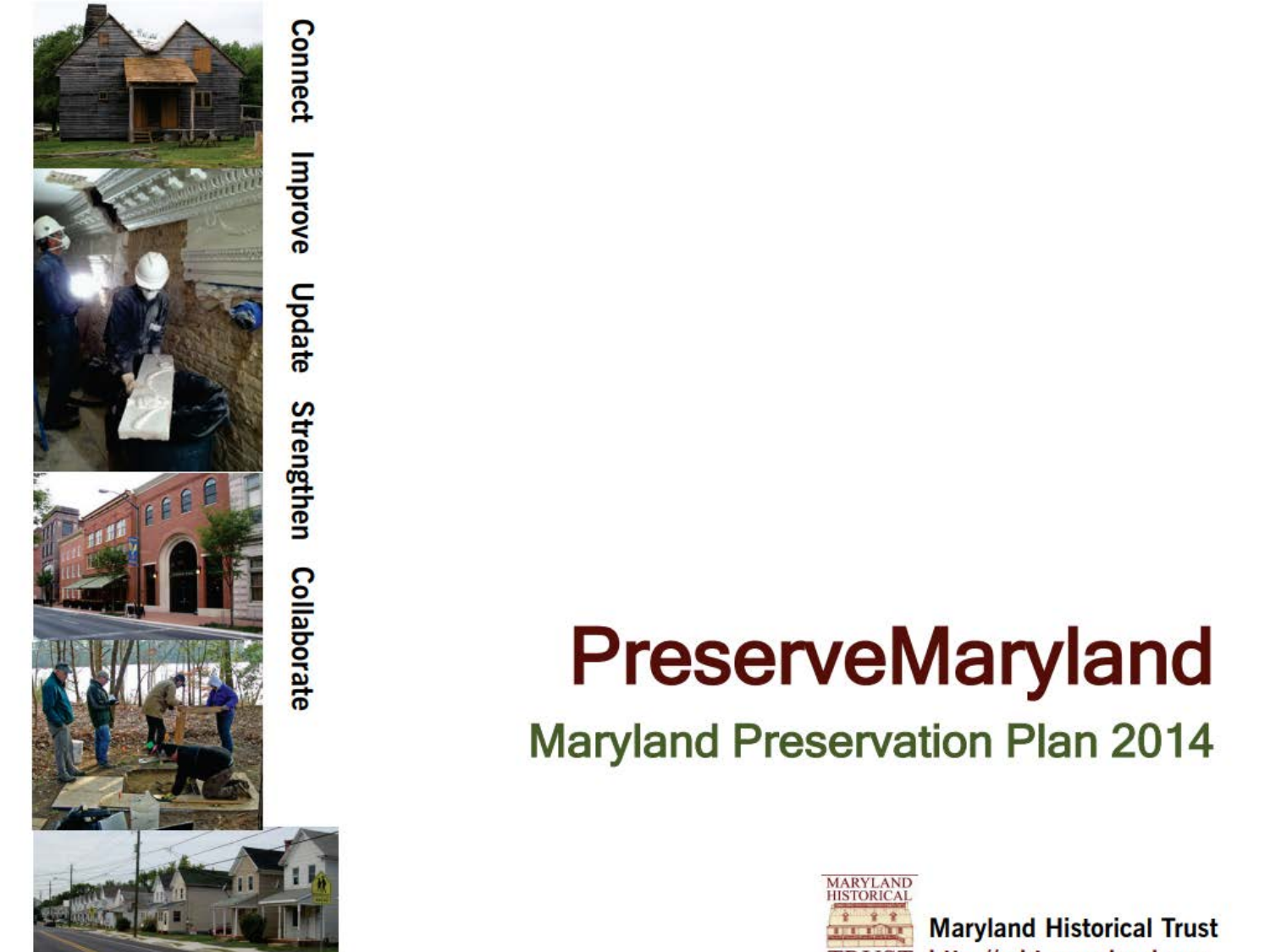# PreserveMaryland Goals

PreserveMaryland calls upon public agencies, private organizations and individuals involved in preservation to:

- **1. Connect with Broader Audiences**
- **2. Improve the Framework for Preservation**
- **3. Expand and Update Documentation**
- **4. Build Capacity and Strengthen Networks**
- **5. Collaborate Toward Shared Objectives**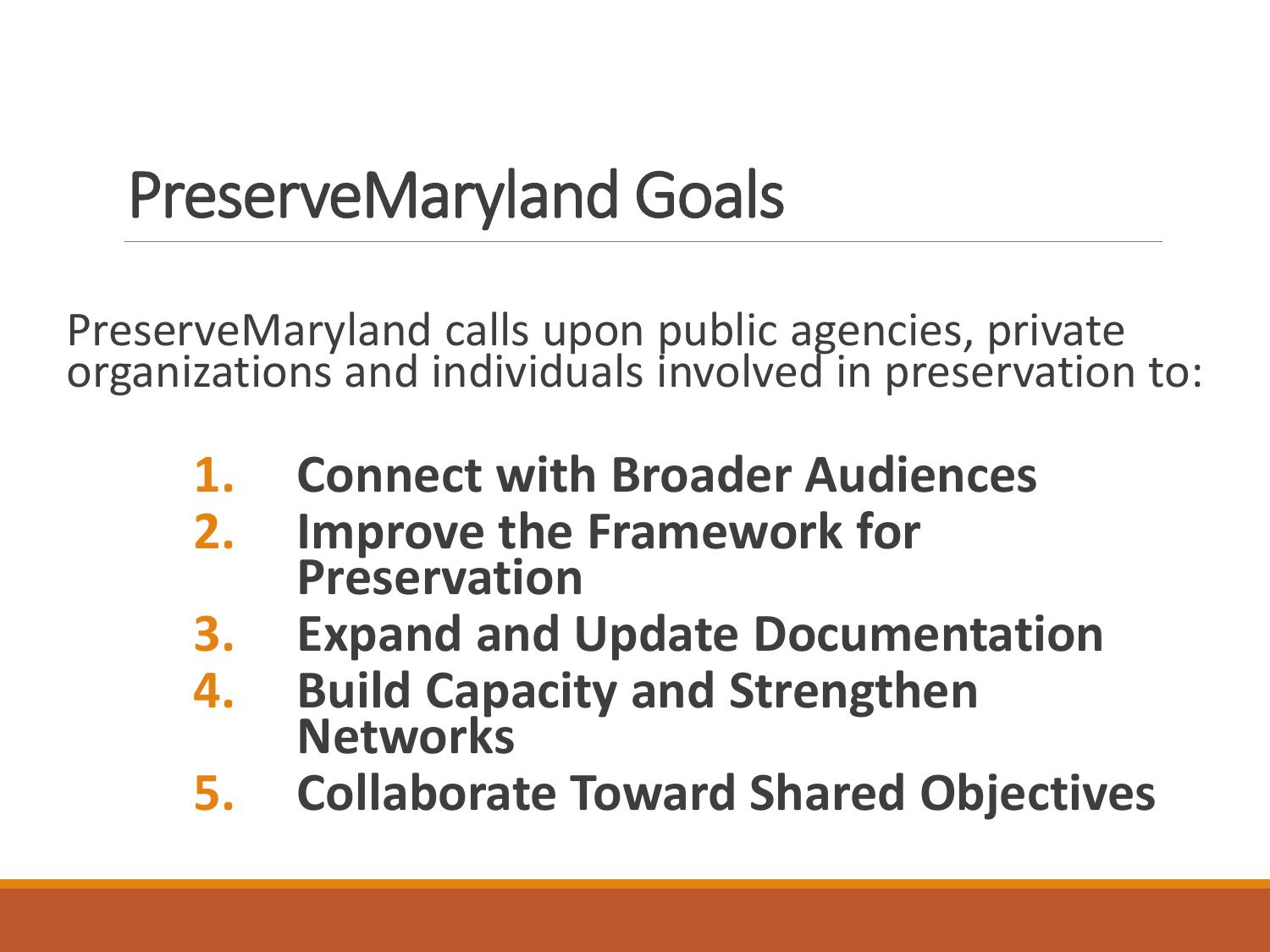| What We Need to Do to<br><b>CONNECT</b>                                                                                                                                                                                                                                                                                                                                                                                                                                   | <b>Who Leads</b>                                                                                                                               | <b>Updates</b>        |
|---------------------------------------------------------------------------------------------------------------------------------------------------------------------------------------------------------------------------------------------------------------------------------------------------------------------------------------------------------------------------------------------------------------------------------------------------------------------------|------------------------------------------------------------------------------------------------------------------------------------------------|-----------------------|
| <b>Statewide</b>                                                                                                                                                                                                                                                                                                                                                                                                                                                          |                                                                                                                                                |                       |
| Share positive preservation<br>stories and provide links via a<br>Preservation Maryland web page<br>and multiple social media outlets.                                                                                                                                                                                                                                                                                                                                    | Web page/social media -<br>Preservation Maryland Uploads -<br>Local preservation organizations,<br>Heritage Areas, MHT, Main<br><b>Streets</b> | <b>Hide update</b>    |
| Both the Maryland Historical Trust, through a newly formed Communications Committee,<br>and Preservation Maryland, through a newly created Director of Communications<br>position, have dramatically increased the number, quality and consistency of online<br>posts, particularly via social media. In 2015, Preservation Maryland launched a Facebook<br>group, Maryland Preservation Forum, to allow preservationists to share information easily<br>with each other. |                                                                                                                                                |                       |
| Sponsor "Preservation Tuesdays"<br>on MHT web site and social<br>media outlets - Section 106<br>success stories, grant news etc.                                                                                                                                                                                                                                                                                                                                          | <b>MHT</b>                                                                                                                                     | See what we have done |
| Reinforce a preservation<br>component at events in all<br>heritage areas.                                                                                                                                                                                                                                                                                                                                                                                                 | <b>Heritage Areas</b>                                                                                                                          |                       |
| Develop a suite of model<br>materials, including print and<br>electronic media, to connect<br>visitors and residents to local<br>heritage and historic places.                                                                                                                                                                                                                                                                                                            | MD Office of Tourism, MHAA,<br>MAHM, MHT, Main Street<br>Maryland                                                                              |                       |
| <b>County And Local</b>                                                                                                                                                                                                                                                                                                                                                                                                                                                   |                                                                                                                                                |                       |
| Share positive preservation<br>stories and provide links via a<br>Preservation Maryland web page<br>and multiple social media outlets.                                                                                                                                                                                                                                                                                                                                    | Web page/social media -<br>Preservation Maryland Uploads -<br>Local preservation organizations,<br>Heritage Areas, MHT                         | See what we have done |
| Select advocacy projects with<br>high public relations potential and                                                                                                                                                                                                                                                                                                                                                                                                      | Local preservation organizations<br>and commissions                                                                                            |                       |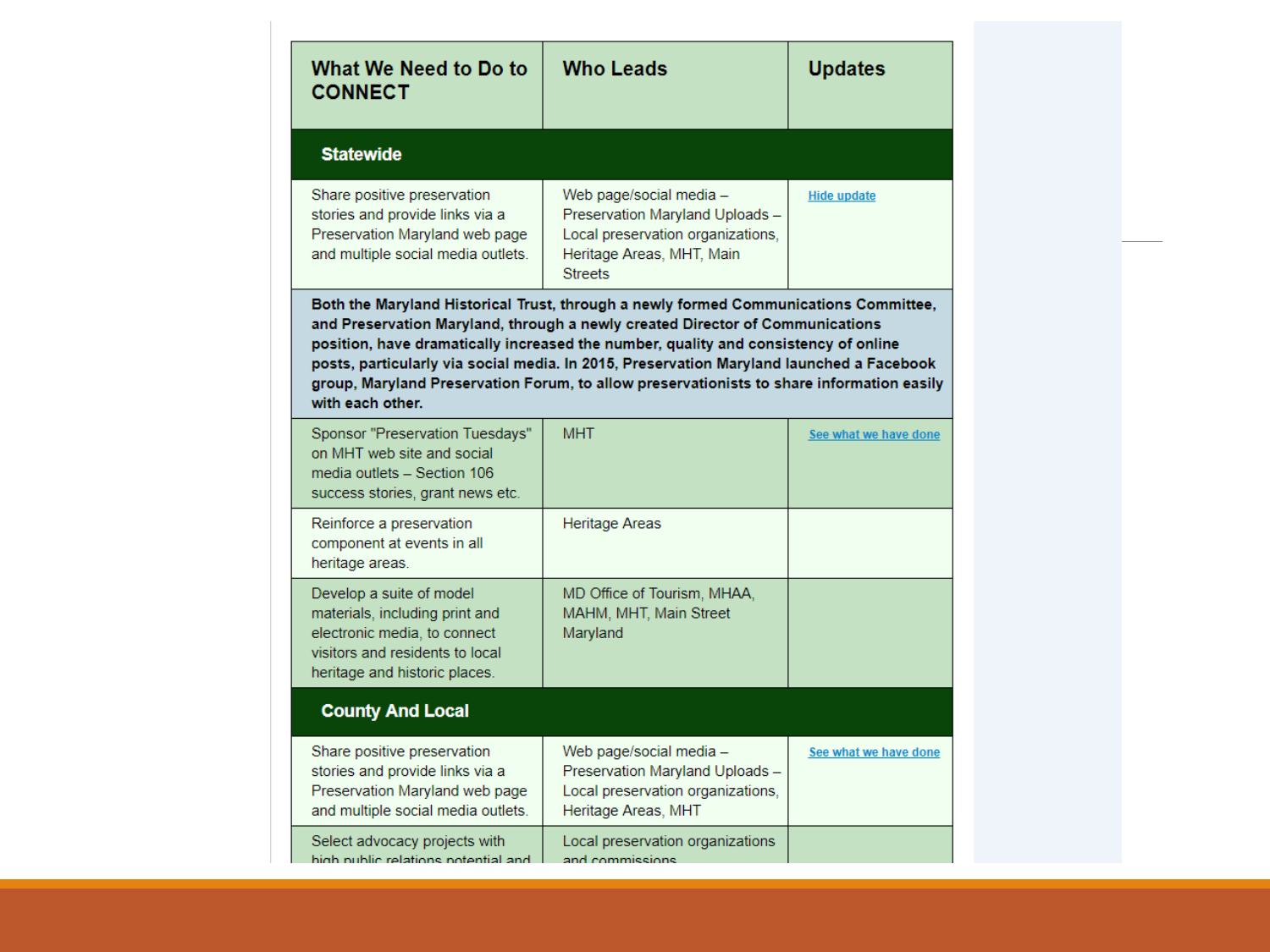#### Goal 1: Connect with Broader Audiences

- o Revamped Facebook, blogs, newsletters, websites - state and local
- o MHT Roadshow, program outreach
- o MAHDC new trainings for commissions: Communications
- o Cross-promoting with affiliated groups
- o Preservation Maryland partnership with Rural Maryland Council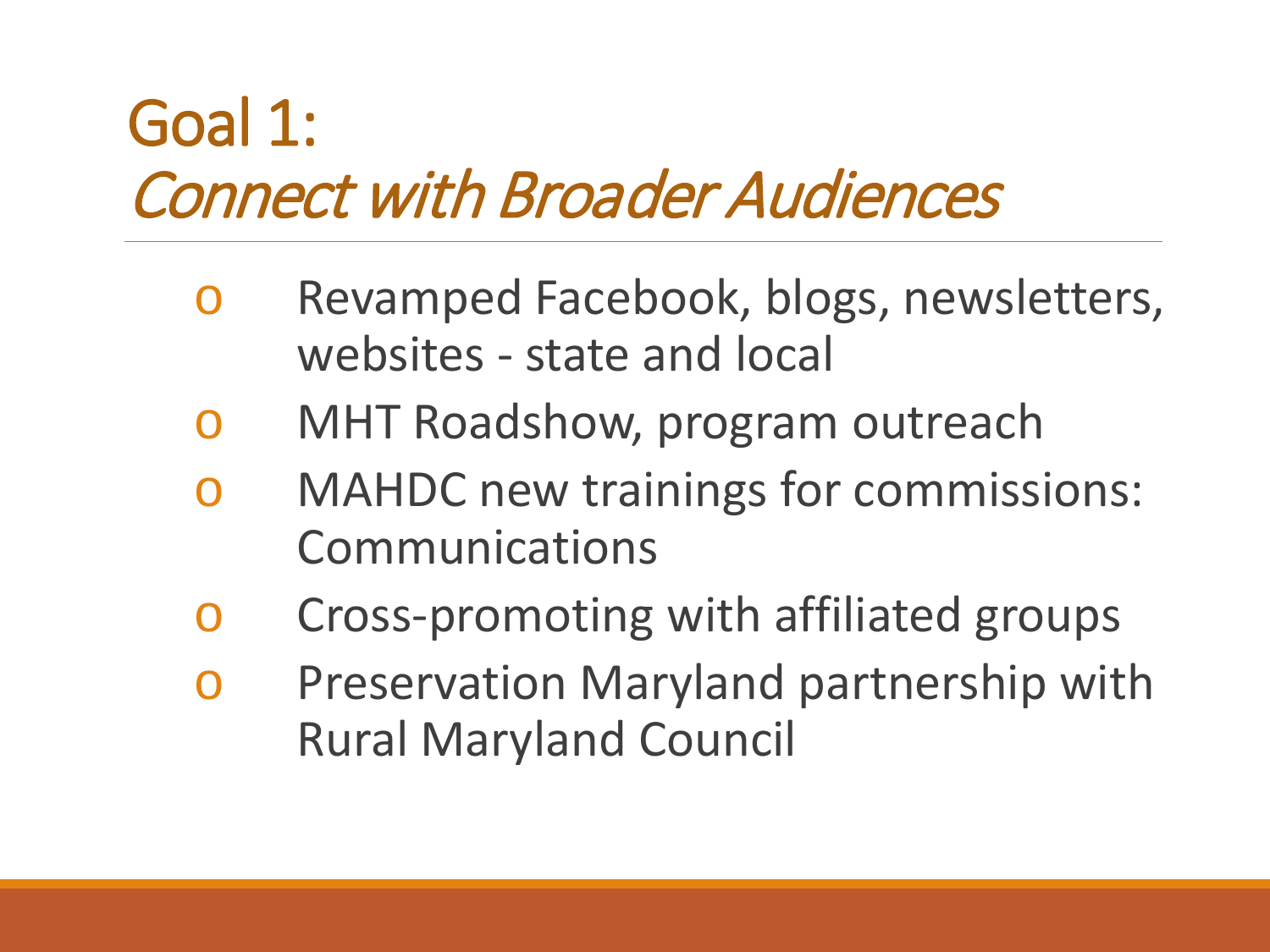#### Goals 2 and 3: Improve Framework/Update Documentation

- o Fully online grants system
- o Simplified small commercial tax credit
- o MAHDC new trainings: Sustainability and Modernism
- o Project Review log available online
- o Return of Historic Preservation Capital and Non-Capital grants, Heritage Area grants doubled
- o Medusa available online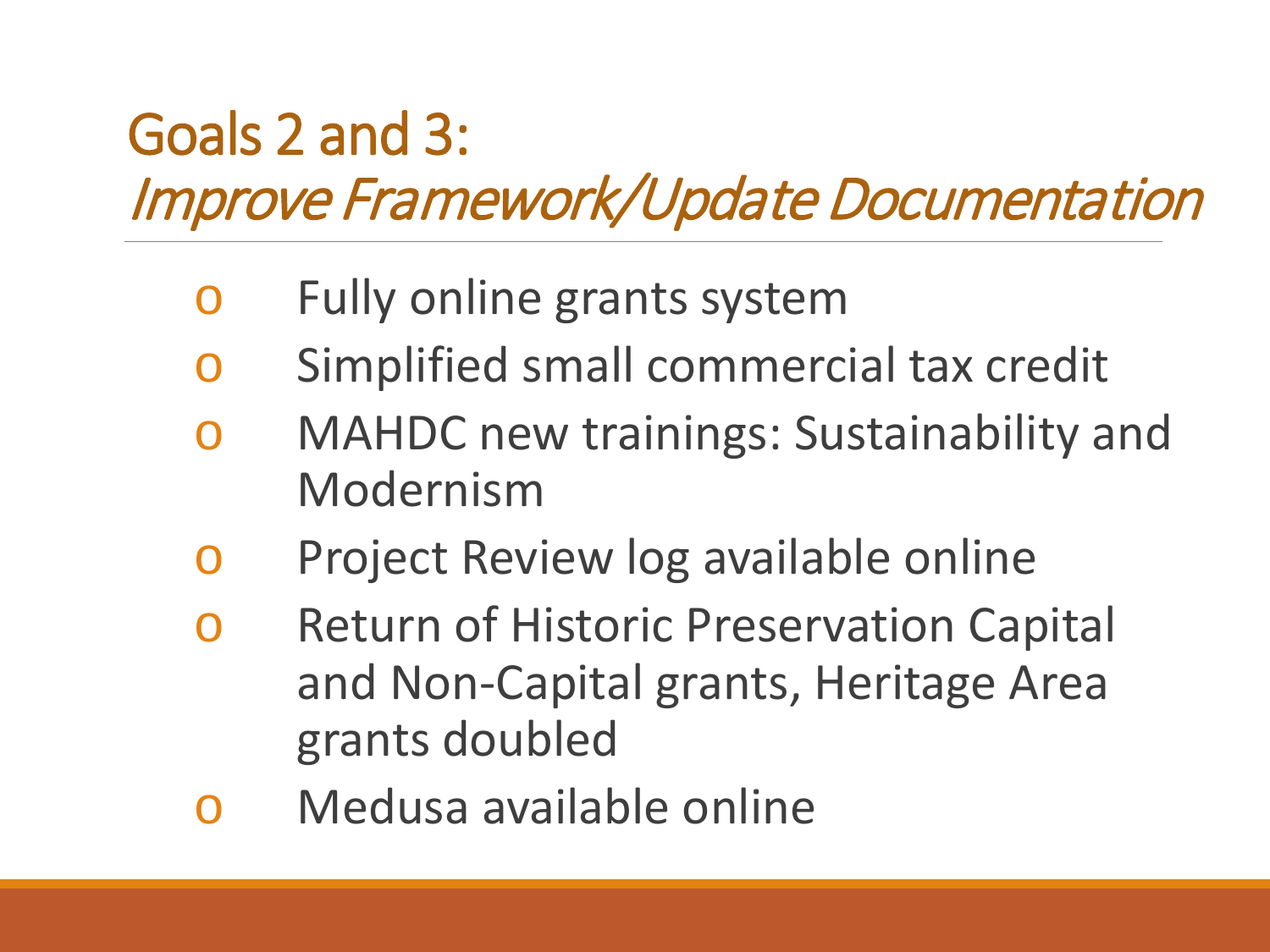## Goals 4 and 5: Build Capacity/Collaborate

- o Partners offer regional networking meetings
- o Coordinated advocacy led by Preservation Maryland
- o Day-long training opportunities
- o Weather It Together state-local programs
- o Cemeteries
- o Women's Suffrage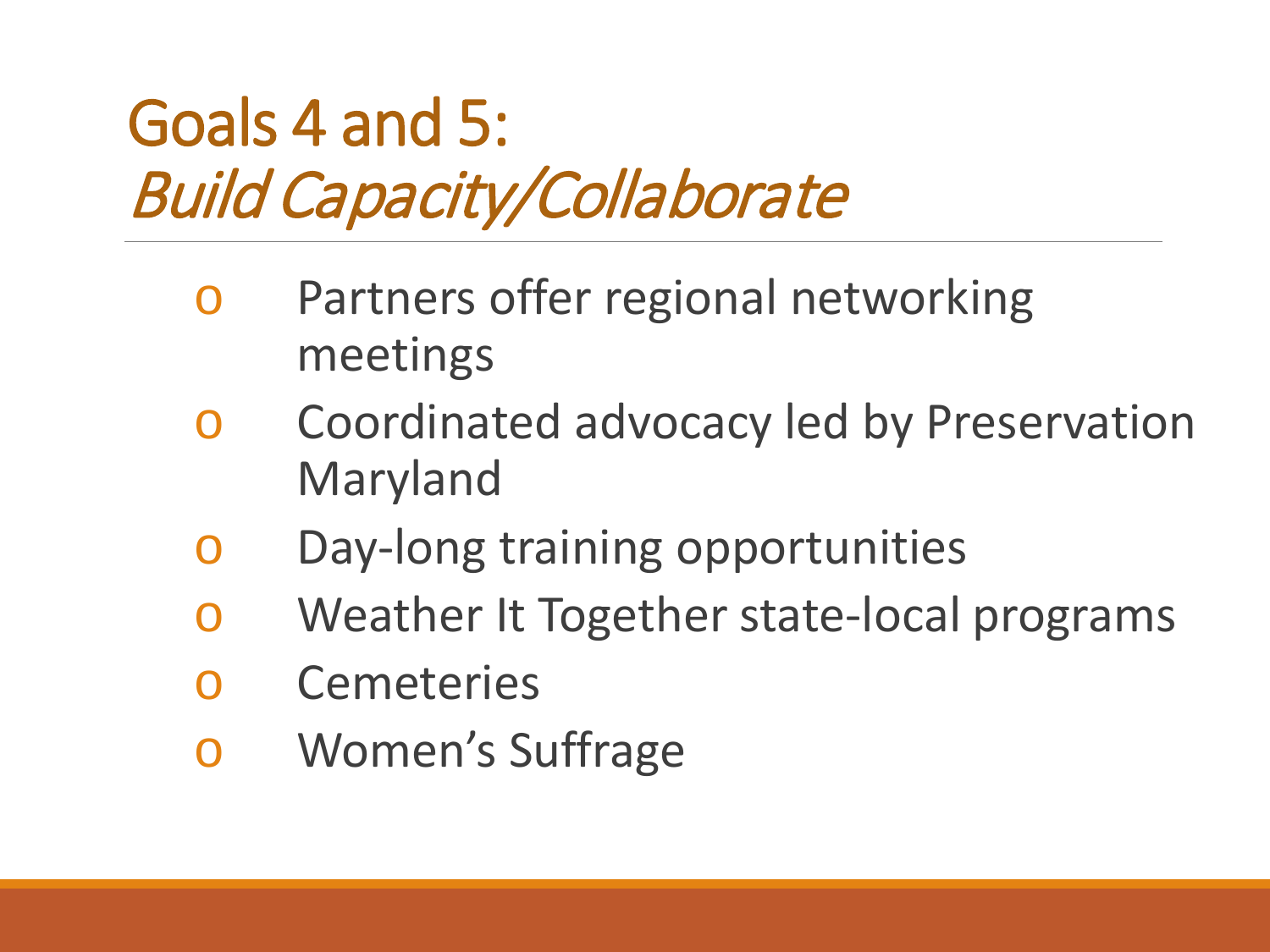#### **MARYLAND PLANNING REGIONS**



**Marvland Historical Trust**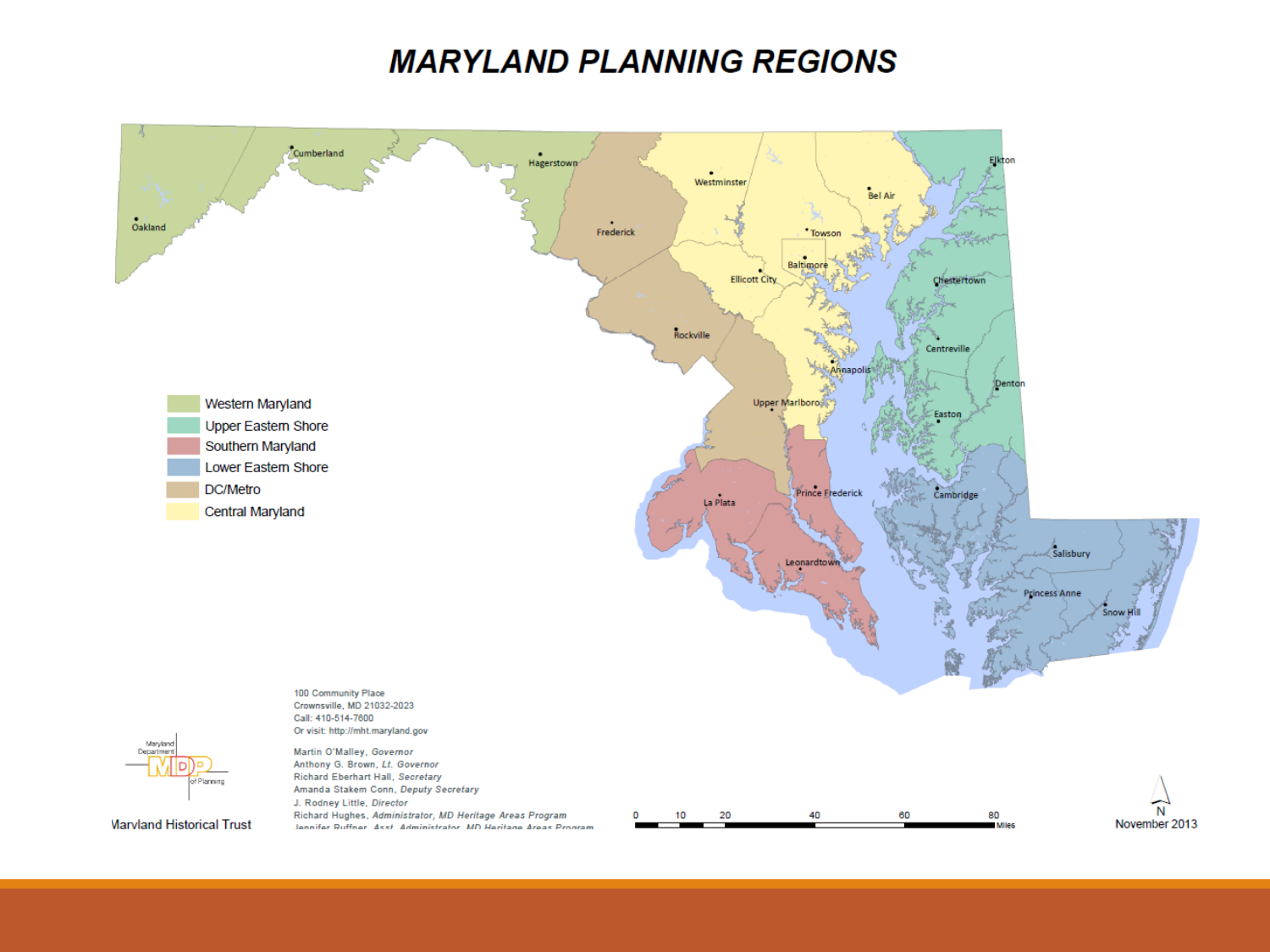

<sup>-38-</sup> PreserveMaryland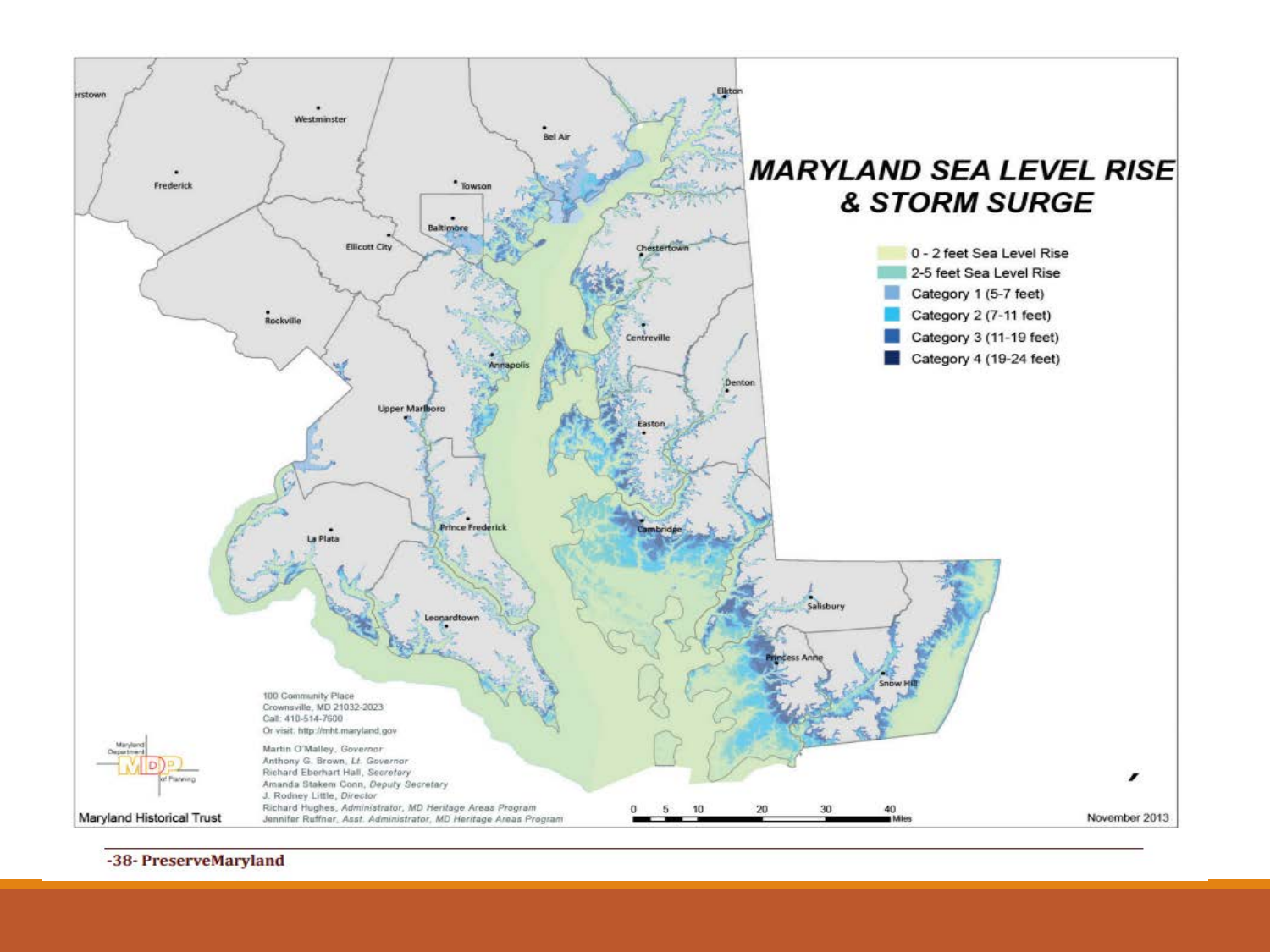## Current Plan – Public Outreach

Stakeholder **interviews** (12 stakeholders)

**Focus groups** – Preservation Planners, Architectural Research and Survey, Archeology, Advocacy, Main Street, Museums (~85 attendees)

Presented and collected feedback at **Preservation Maryland's annual Summit** and the **Maryland Association of Historic District Commissions' annual Symposium**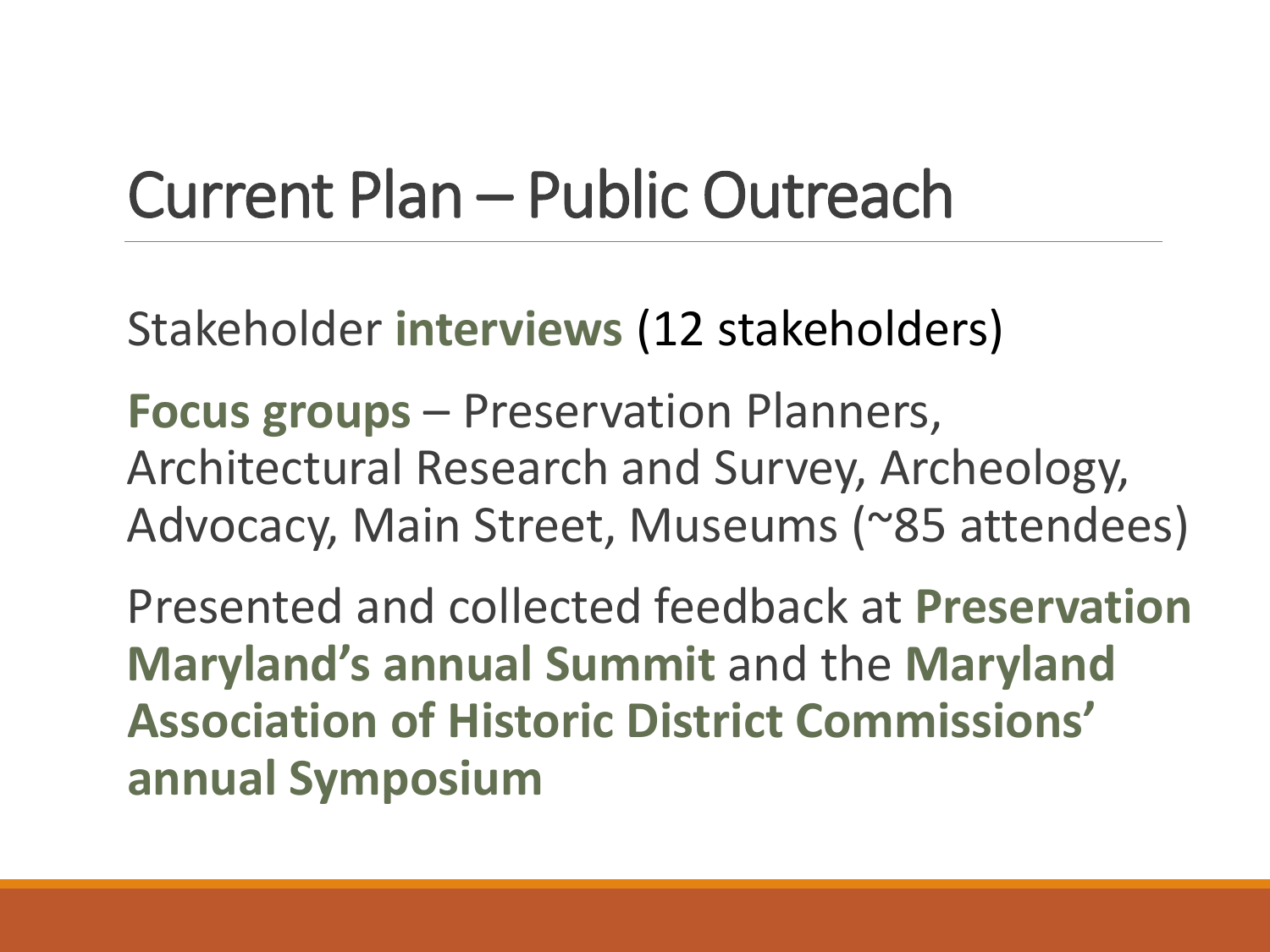# Current Plan – Public Outreach

Regional **public meetings** in Cumberland, Frederick, Salisbury, Chestertown, Havre de Grace, Hyattsville, Baltimore City, Prince Frederick (100 attendees)

Three regional meetings on **African American heritage** – one forthcoming (36 attendees)

**Surveys** – online and at meetings – general, by profession, by topic (141 survey responses)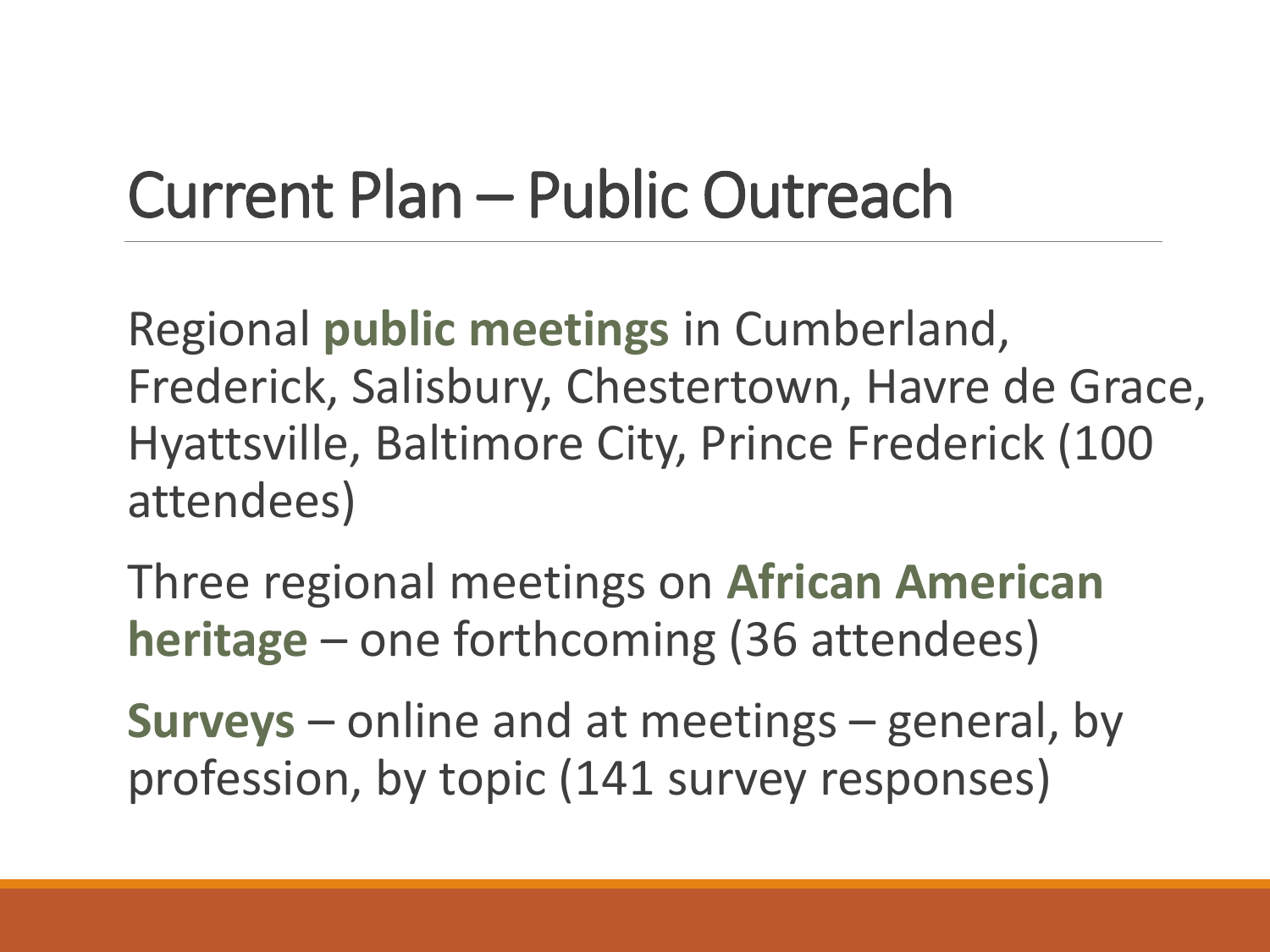## Next Steps

Finish **interviews** and **focus groups**

Compile **data** into spreadsheet

Prepare **preliminary recommendations**, meet with **partners and stakeholders**

Cross-check recommendations with **other agency plans** – MDP, DNR, MDOT, Tourism

Follow up on **missing information**, clarify feedback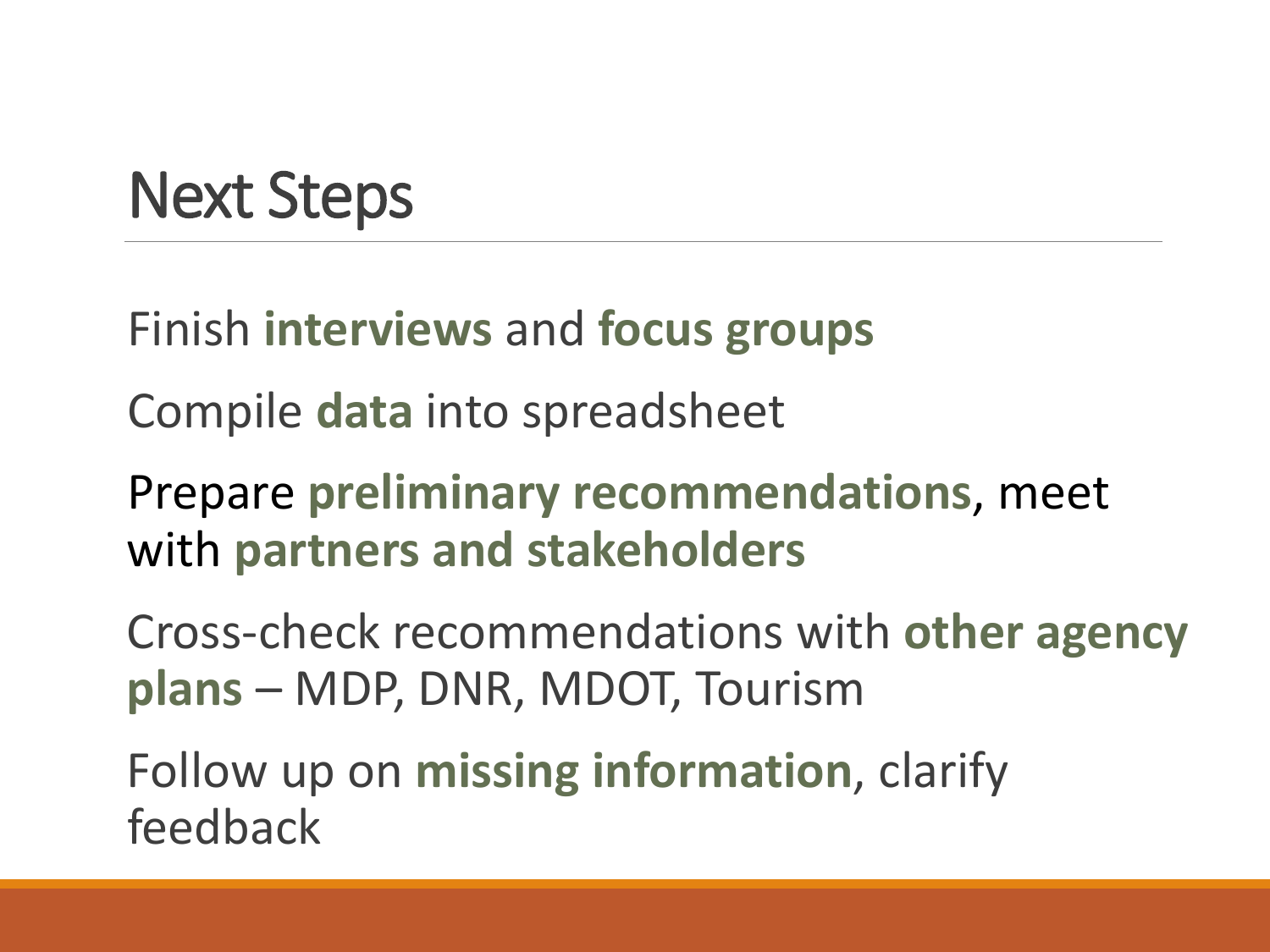# PreserveMaryland 2.0 Goals

PreserveMaryland calls upon public agencies, private organizations and individuals involved in preservation to:

- **1. Connect with Broader Audiences**
- **2. Improve the Framework for Preservation**
- **3. Expand and Update Documentation**
- **4. Build Capacity and Strengthen Networks**
- **5. Collaborate Toward Shared Objectives**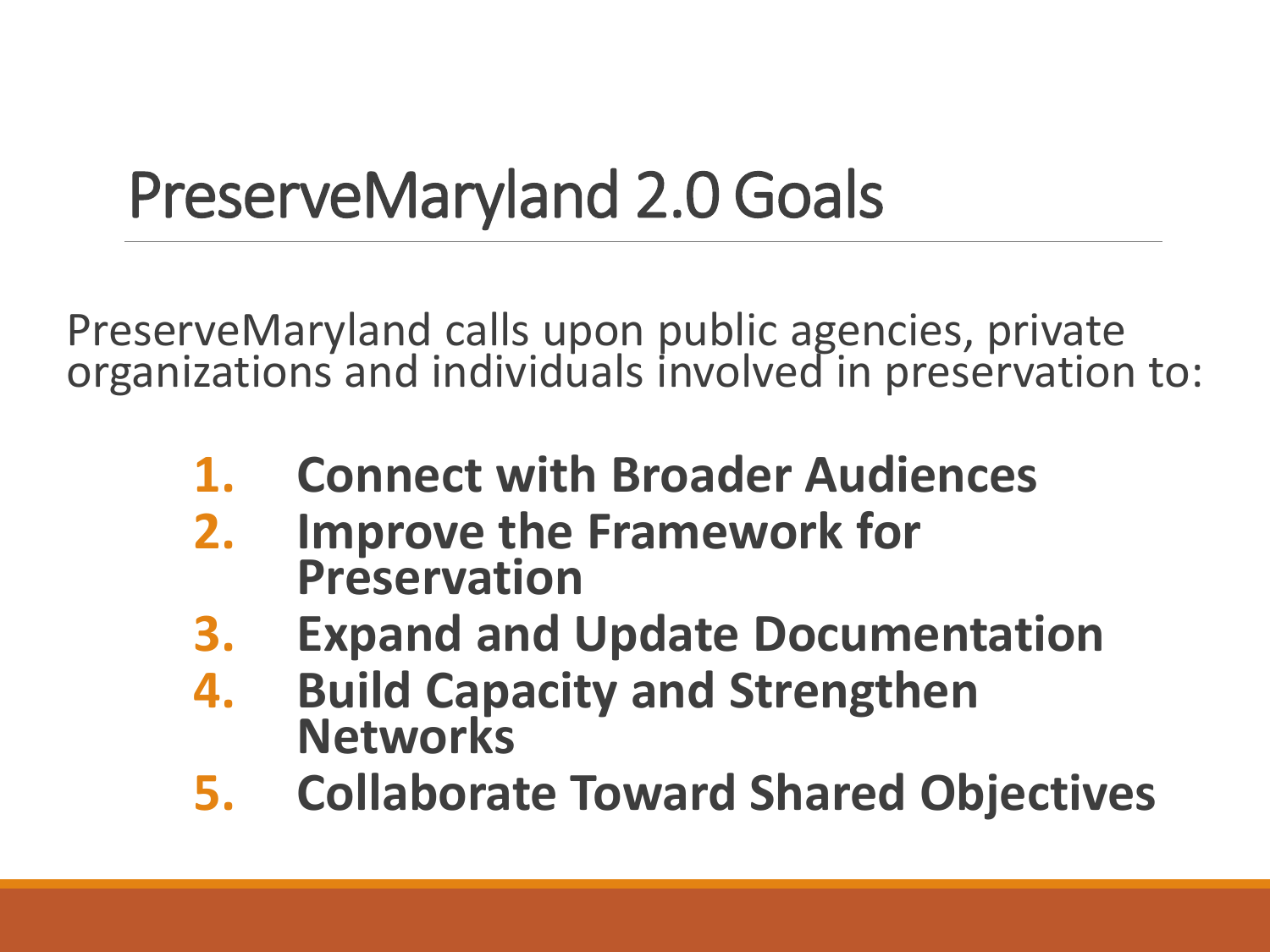#### **MARYLAND PLANNING REGIONS**

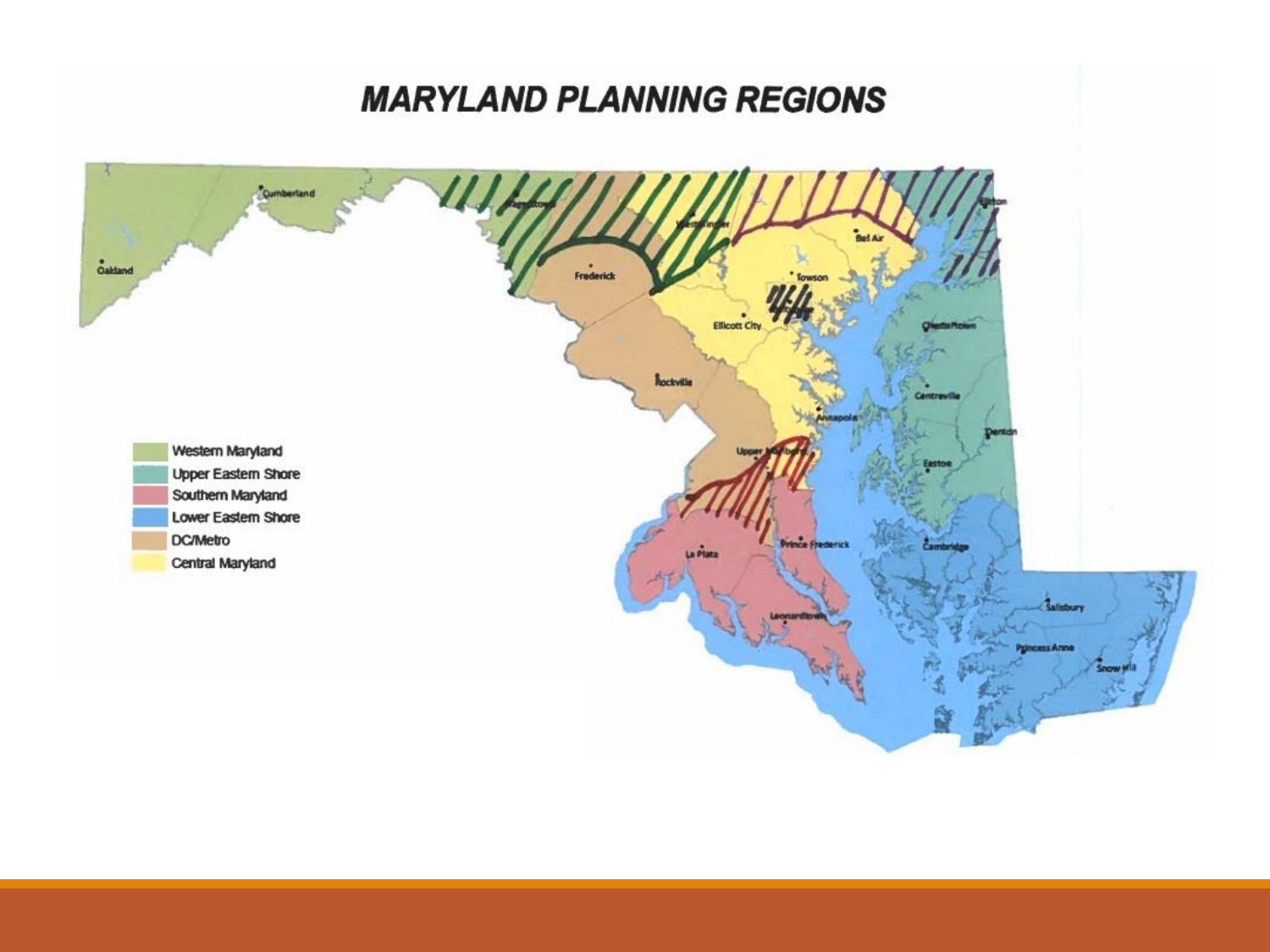#### Next Steps

#### **Draft plan** for public comment in Fall 2018

Complete our survey!

**mht.maryland.gov/plan.shtml**